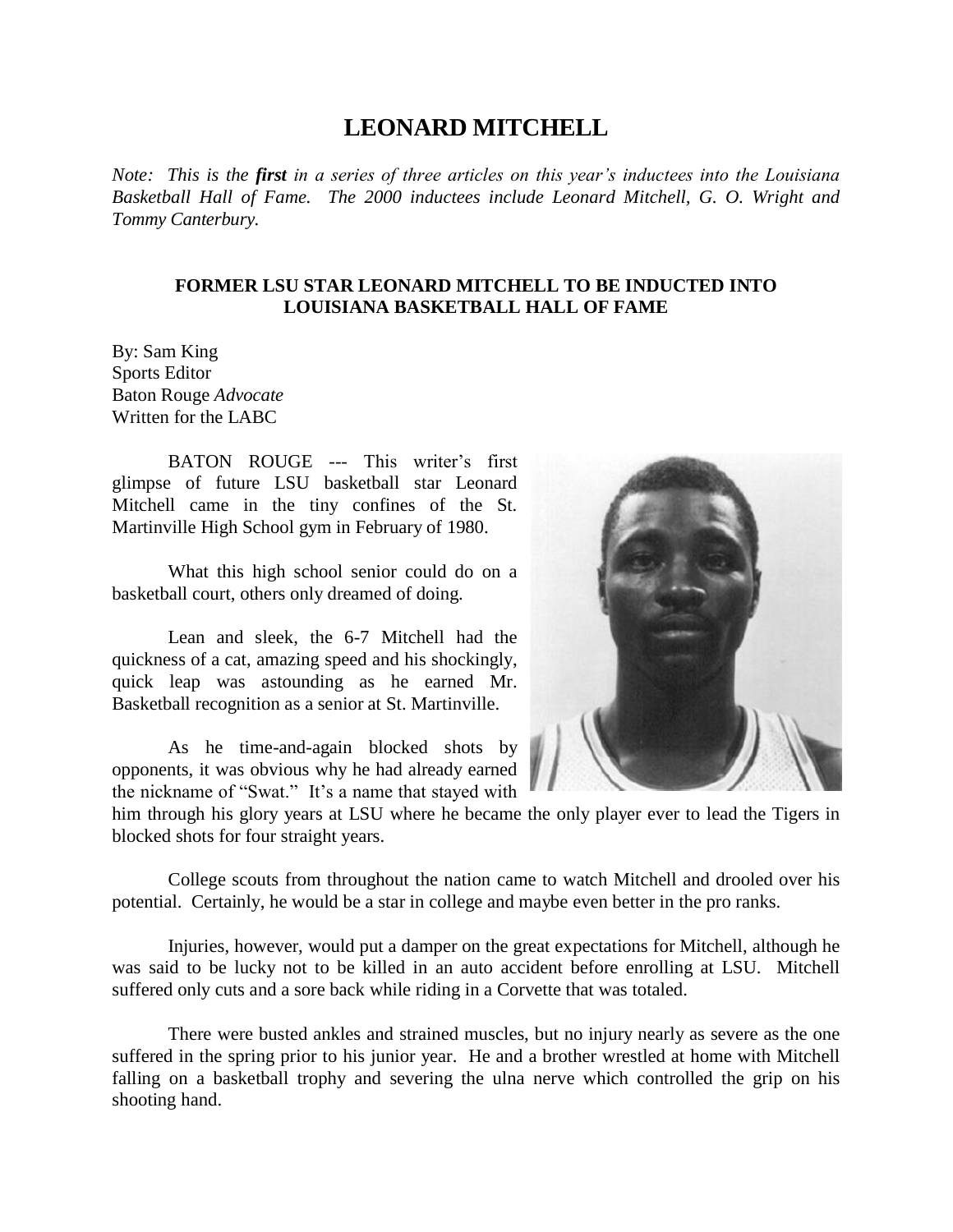Doctors said he probably wouldn't play again.

Wrong again.

He was named All-Southeastern Conference for the second straight season, despite the severed ulna limiting the flexibility of his shooting hand.

Mitchell's senior season was marred by a dislocated shoulder, which led to post-season surgery and forced him to miss the Olympic trials and several pro scouting camps. He was only the  $60<sup>th</sup>$  pick in the third round of the NBA Draft by the Cleveland Cavaliers.

Mitchell did arrive at LSU at just the right time, earning a starting job at forward on LSU's 1981 Final Four team. That season he was named Louisiana Newcomer of the Year. He then earned All-SEC and All-Louisiana recognition in his sophomore and junior seasons and finished his career as LSU's No. 6 all-time leading scorer  $(1,508 \text{ points}, 12.8 \text{ ppg})$  and the Tigers' No. 4 all-time rebounder (922 rebounds, 7.8 rpg). Mitchell became the first and only player to lead LSU in blocked shots four straight years.

As a senior plagued by injuries, Mitchell showed an 11.9 scoring average and 7.3 rebounds per game, again earning All-Louisiana honors. As a junior he averaged 14.7 points and 9.1 rebounds, as a sophomore he showed 14.0 points and 7.6 rebounds per game and on the Final Four team in 1981, he averaged 10.8 points and 7.2 rebounds.

Mitchell will be honored for his great achievements when he will be inducted into the Louisiana Basketball Hall of Fame on July 20 in Baton Rouge. Joining Mitchell in this year's induction class are former Xavier coach G. O. Wright and ex-Centenary coach Tommy Canterbury.

Of his selection for the Hall of Fame, Mitchell said, "It is a privilege. Not too many people get inducted into the Hall of Fame."

Mitchell, who works as a security guard at the Mall of Louisiana in Baton Rouge, still has a great love for basketball.

"I love to play basketball. I would still be playing if it wasn't for my injuries," said Mitchell. "I got hurt and had to move on to other things."

"Playing high school, college and professional (foreign) basketball was a great experience. I wish I could have done it more."

Although Mitchell didn't make it in the NBA, he saw the world, courtesy of his basketball skills.